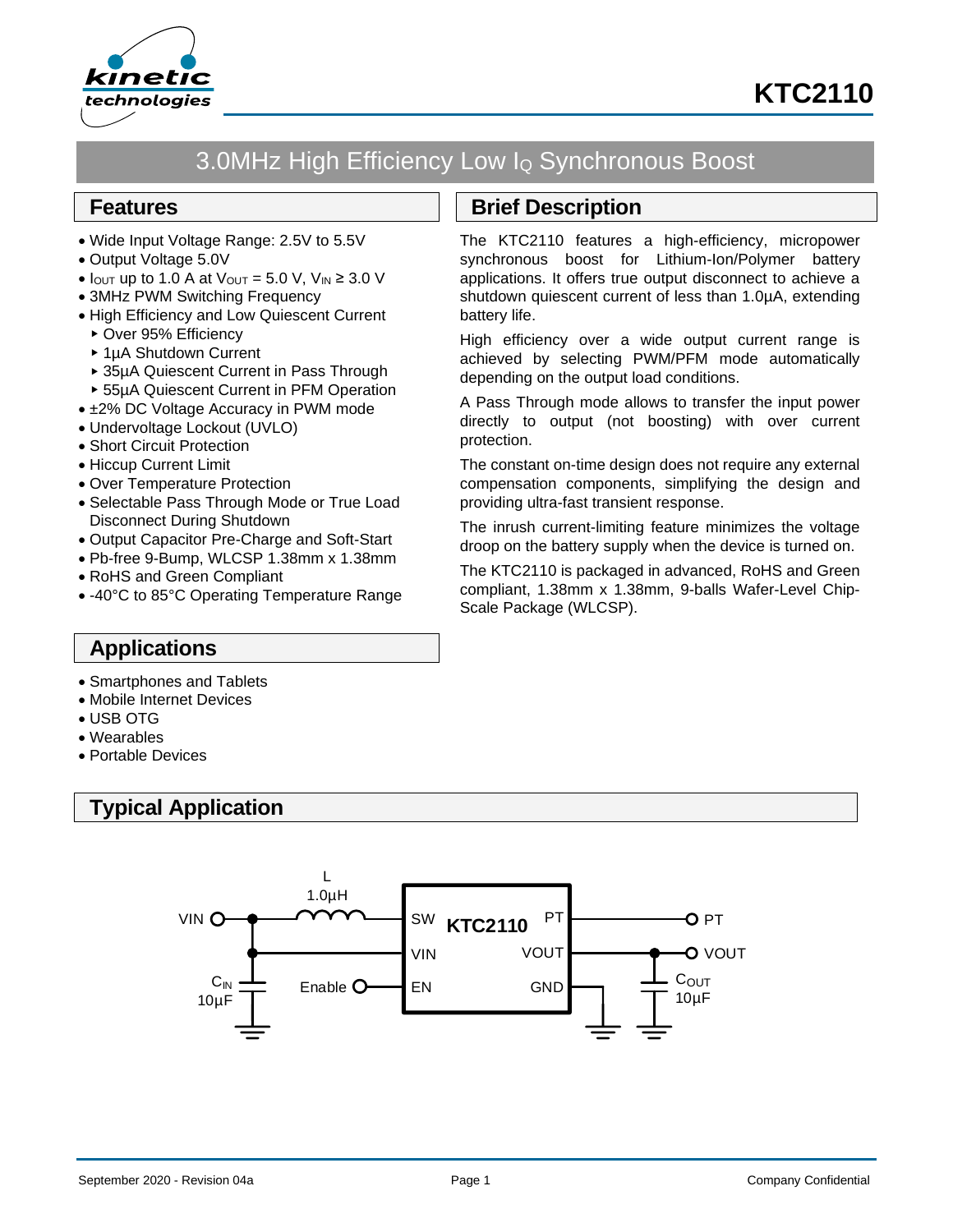

# **KTC2110**

### **Pin Descriptions**

| Pin#           |            | Name Function                             |
|----------------|------------|-------------------------------------------|
| A1, A2         | OUT        | Boost converter output                    |
| A3             | IN         | Power supply input                        |
| B1, B2         | SW         | Boost switching node, connect to inductor |
| B <sub>3</sub> | EN         | Active HIGH enable                        |
| C1, C2         | <b>GND</b> | Ground                                    |
| C <sub>3</sub> | PT         | Active HIGH enable pass through mode      |

**WLCSP-9**





Top View

9-Bump 1.38mm x 1.38mm x 0.620mm WLCSP Package

Top Mark WW = Device ID Code  $XX =$  Date Code,  $YY =$  Assembly Code ZZZZ = Serial Number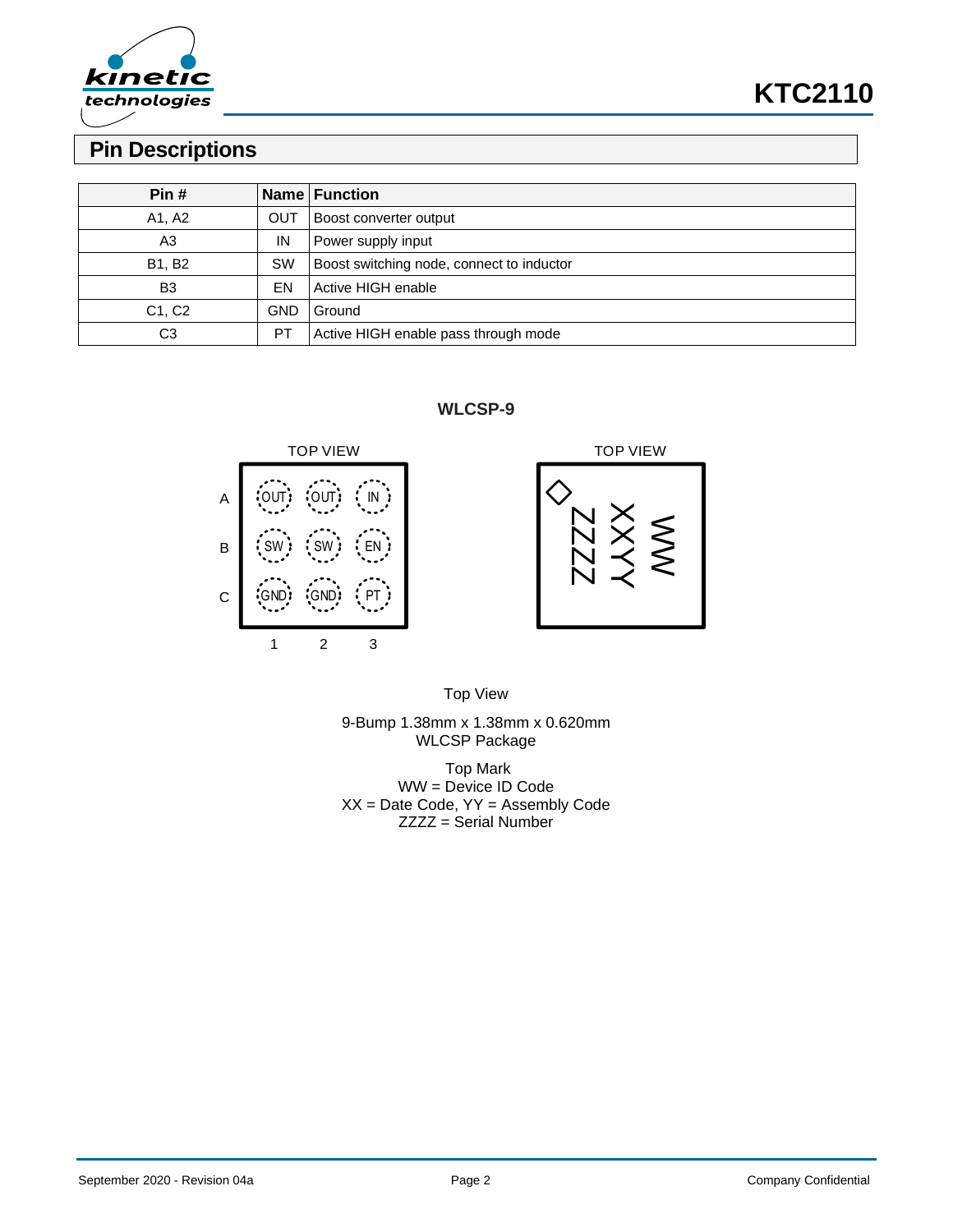

# **Absolute Maximum Ratings<sup>1</sup>**

| <b>Symbol</b>        | <b>Description</b>                               | Value         | <b>Units</b> |
|----------------------|--------------------------------------------------|---------------|--------------|
| IN                   | Voltage on IN pin                                | $-0.3$ to 6   | V            |
| <b>OUT</b>           | OUT to GND                                       | $-0.3$ to 6   | V            |
|                      | SW to GND DC                                     | $-0.3$ to $7$ | V            |
| <b>SW</b>            | SW to GND AC Transient: 10 ns, 3 MHz             | $-1.0$ to 8.7 | V            |
| EN                   | EN to GND                                        | $-0.3$ to 6   |              |
| PT                   | PT to GND                                        | $-0.3$ to 6   | V            |
|                      | Continuous average current into SW               | 3.0           | A            |
| <b>Input Current</b> | Peak current into SW                             | 3.5           | A            |
| TJ                   | Junction Operating Temperature Range             | $-40$ to 150  | °C           |
| T <sub>S</sub>       | Storage Temperature Range                        | $-65$ to 150  | $^{\circ}$ C |
| TLEAD                | Maximum Soldering Temperature (at leads, 10 sec) | 260           | °C           |

#### $(T_A = 25^{\circ}C$  unless otherwise noted)

# **ESD and Latch-Up Ratings**

| Symbol          | <b>Description</b>                                          | Value | <b>Units</b> |
|-----------------|-------------------------------------------------------------|-------|--------------|
| <b>VESD HBM</b> | Human-body model (HBM), per ANSI/ESDA/JEDEC JS-001-2017     | ±2000 |              |
| VESD CD         | Charged Device Model (CDM), per ANSI/ESDA/JEDEC JS-002-2018 | ±1000 |              |
| ILU.            | Latch-Up, per JEDEC STANDARD JESD78E                        | ±200  | mA           |

# **Thermal Capabilities<sup>2</sup>**

| Symbol                | <b>Description</b>                        | Value   | Units         |
|-----------------------|-------------------------------------------|---------|---------------|
| Θja                   | Thermal Resistance – Junction to Ambient  | 99.3    | $\degree$ C/W |
| $P_D$                 | Maximum Power Dissipation at 25°C         | 1.69    | W             |
| $\Delta P_D/\Delta T$ | Derating Factor Above $T_A = 25^{\circ}C$ | $-13.5$ | $mW$ /°C      |

### **Ordering Information**

| <b>Part Number</b> | νουτ | Marking $3$       | Operating<br>Temperature             | Package   |  |
|--------------------|------|-------------------|--------------------------------------|-----------|--|
| KTC2110ECAA-TR     | 5.0V | <b>NOXXYYZZZZ</b> | -40 $^{\circ}$ C to +85 $^{\circ}$ C | WLCSP33-9 |  |

<sup>1.</sup> Stresses above those listed in Absolute Maximum Ratings may cause permanent damage to the device. Functional operation at conditions other than the operating conditions specified is not implied. Only one Absolute Maximum rating should be applied at any one time.

<sup>2.</sup> Junction to Ambient thermal resistance is highly dependent on PCB layout. Values are based on thermal properties of the device when soldered to an EV board.

<sup>3.</sup> XX = Date Code, YY = Assembly Code, ZZZZ = Serial Number.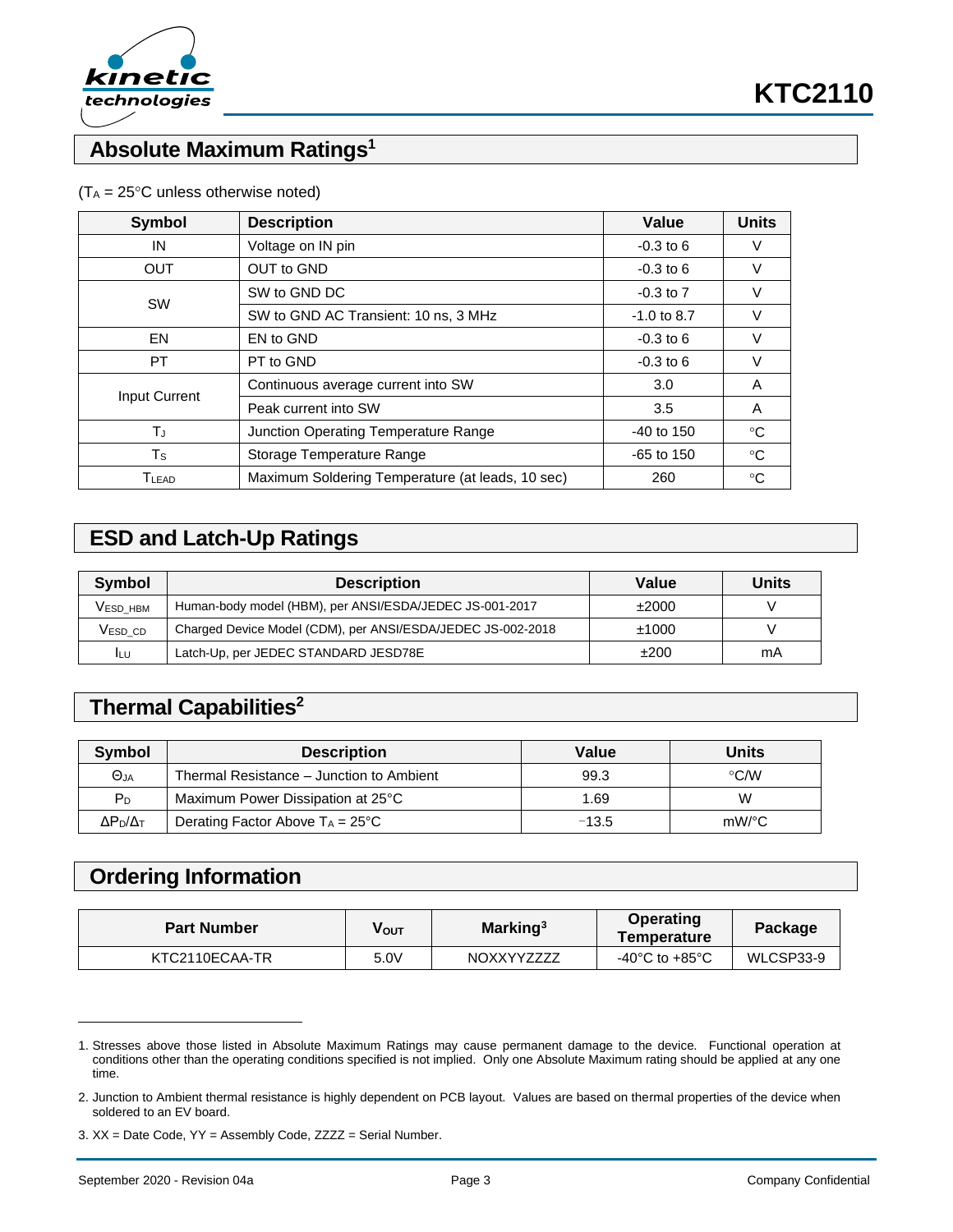

# **Electrical Characteristics<sup>4</sup>**

Unless otherwise noted, the *Min* and *Max* specs are applied over the full operation temperature range of -40°C to +85°C, V<sub>IN</sub> = 2.5V to 5.5V. Typical values are specified at room temperature (25°C) with V<sub>IN</sub> = 3.6V,  $V_{\text{OUT}} = 5V$ ,  $EN = HIGH$ ,  $C_{\text{OUT}} = 22\mu\text{F}$ ,  $L = 1.0\mu\text{H}$  and  $T_A = 25\text{°C}$ .

| <b>Symbol</b>                | <b>Description</b>             | <b>Conditions</b>                                                | Min  | <b>Typ</b>     | <b>Max</b>     | <b>Units</b> |
|------------------------------|--------------------------------|------------------------------------------------------------------|------|----------------|----------------|--------------|
| <b>Supply Specifications</b> |                                |                                                                  |      |                |                |              |
| V <sub>IN</sub>              | Input Voltage Range            |                                                                  | 2.5  |                | 5.5            | V            |
| VUVLO                        |                                | <b>V<sub>IN</sub></b> Rising                                     | 2.3  | 2.4            | 2.5            | V            |
|                              | <b>UVLO Threshold</b>          | V <sub>IN</sub> Falling                                          |      | 2.3            |                | $\vee$       |
|                              |                                | <b>V<sub>IN</sub></b> Rising                                     | 5.5  | 5.8            | 6.1            | $\vee$       |
| Vovlo                        | <b>OVLO Threshold</b>          | V <sub>IN</sub> Falling                                          |      | 5.55           |                | $\vee$       |
| lo                           | <b>Input Quiescent Current</b> | No Load, V <sub>EN</sub> = High                                  |      | 55             | 80             | μA           |
| IPT                          | Input PT Quiescent Current     | Pass Through, V <sub>EN</sub> = Low, V <sub>PT</sub> = High      |      | 35             | 70             | μA           |
| <b>I</b> SHDN                | Input Shutdown Current         | $V_{EN} = 0V$ ; $V_{IN} = 5.5V$                                  |      | 1              | 5              | μA           |
| <b>Enable Control (EN)</b>   |                                |                                                                  |      |                |                |              |
| $V$ <sub>TH-H</sub>          | EN pin logic high voltage      |                                                                  | 1.2  |                |                | V            |
| $V$ TH-L                     | EN pin logic low voltage       |                                                                  |      |                | 0.4            | $\vee$       |
| <b>IEN</b>                   | Enable Low Leakage Current     | $V_{EN} = 0V$                                                    |      | 0.01           | 0.1            | μA           |
|                              | Enable High Leakage Current    | $V_{EN} = 1.8V$ , Rpd = 1M $\Omega$ internally                   |      | $\overline{2}$ | 3              | μA           |
|                              | Pass Through Control (PT)      |                                                                  |      |                |                |              |
| V <sub>PTTh-H</sub>          | PT pin logic high voltage      | V <sub>PT</sub> Rising, Pass Through Enabled                     | 1.2  |                |                | V            |
| VPTTh-L                      | PT pin logic low voltage       | V <sub>PT</sub> Falling, Pass Through Off                        |      |                | 0.4            | $\vee$       |
| <b>IPT</b>                   | PT Low Leakage Current         | $V_{PT} = 0V$                                                    |      | 0.01           | 0.1            | μA           |
|                              | PT High Leakage Current        | $V_{PT}$ = 1.8V, Rpd = 1M $\Omega$ internally                    |      | $\overline{c}$ | 3              | μA           |
| <b>Timing</b>                |                                |                                                                  |      |                |                |              |
| $T_{\rm S}$                  | Soft-Start                     | EN H to Regulation, $R_L =$ Open,<br>$V_{OUT} = 5.0V$            |      | 330            |                | μs           |
| <b>TRES</b>                  | <b>Fault Restart Timer</b>     |                                                                  |      | 22             |                | ms           |
| <b>Boost</b>                 |                                |                                                                  |      |                |                |              |
| $\Delta$ Vout                | Output Voltage Accuracy        | $V_{IN} = 2.5V$ to 4.5V, $V_{OUT} = 5.0V$                        | $-2$ |                | $\overline{2}$ | $\%$         |
| Δ<br>VOUT_LOAD               | Output Voltage Load Regulation | $V_{IN}$ = 3.6V, $V_{OUT}$ = 5.0V, $I_{OUT}$ = 50mA<br>to 1000mA |      | 0.5            |                | $\%$         |
| <b>VIN</b>                   | VIN to Vout Leakage Current    | $V_{OUT} = 0V$ , $EN = PT = 0V$ , $V_{IN} = 4.2V$ ,              |      |                | 1              | μA           |
| <b>I</b> vout                | Vout Reverse Leakage Current   | $V_{OUT} = 5V$ , $V_{IN} = 2.5V$ , $EN = PT = 0V$                |      |                | 3.5            | μA           |
| RDS(ON)P                     | High-Side P-Ch On-Resistance   | $I_{SW} = 1A$ , $V_{IN} = 5.0V$                                  |      | 80             |                | $m\Omega$    |
| RDS(ON)N                     | Low-Side N-Ch On-Resistance    | $I_{SW} = -1A$ , $V_{IN} = 5.0V$                                 |      | 80             |                | $m\Omega$    |
| $I_{SW IN}$                  | Leakage Current into SW        | $V_{IN} = 5V$ , $V_{SW} = 5V$ , $V_{EN} = 0V$                    |      | 0.1            | 2              | μA           |
| Isw_out                      | Leakage Current out of SW      | $V_{IN} = 5V$ , $V_{SW} = 0V$ , $V_{EN} = 0V$                    |      | 0.1            | $\overline{2}$ | μA           |
| fosc                         | Frequency                      | Vin = $3.6V$ , Vo = $5.0V$ , Io = $1A$                           | 2.64 | 3.0            | 3.36           | <b>MHz</b>   |
| T <sub>ON</sub>              | Minimum On-Time                |                                                                  |      | 40             |                | ns           |

<sup>4.</sup> KTC2110 is guaranteed to meet performance specifications over the –40°C to +85°C operating temperature range by design, characterization and correlation with statistical process controls.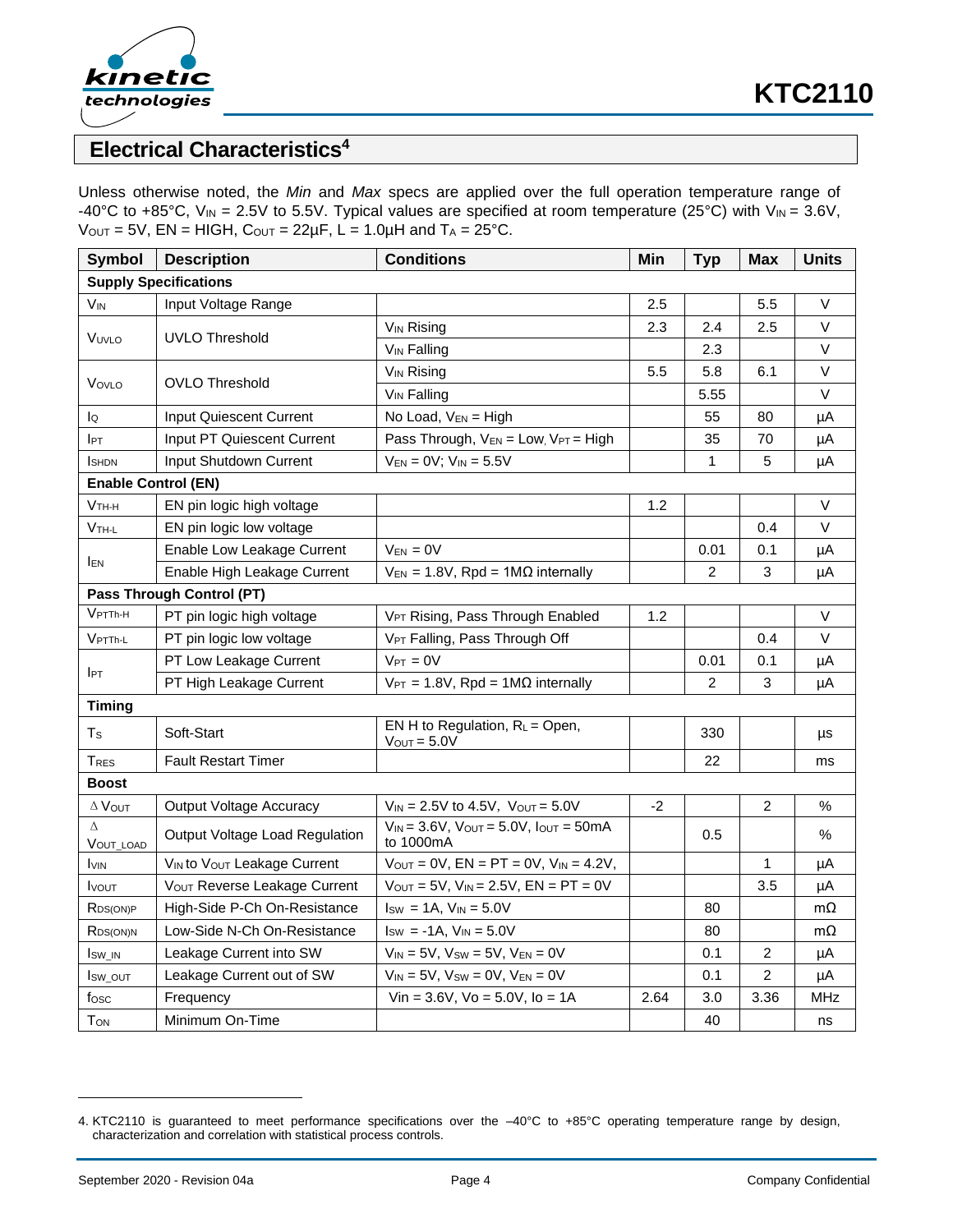

# **Electrical Characteristics<sup>5</sup>**

Unless otherwise noted, the *Min* and *Max* specs are applied over the full operation temperature range of -40°C to +85°C, V<sub>IN</sub> = 2.5V to 5.5V. Typical values are specified at room temperature (25°C) with V<sub>IN</sub> = 3.6V,  $V_{\text{OUT}} = 5V$ ,  $EN = HIGH$ ,  $C_{\text{OUT}} = 22\mu\text{F}$ ,  $L = 1.0\mu\text{H}$  and  $T_A = 25\text{°C}$ .

| <b>Symbol</b>       | <b>Description</b>                        | <b>Conditions</b>     | Min | <b>Typ</b> | <b>Max</b> | <b>Units</b> |
|---------------------|-------------------------------------------|-----------------------|-----|------------|------------|--------------|
| <b>TOFF</b>         | Minimum OFF Time                          |                       |     | 90         |            | ns           |
|                     | Switch Valley Current Limit               |                       |     | 2.3        |            | A            |
| <b>LIM</b>          | Soft start Valley Current Limit           |                       |     | 1.5        |            | A            |
| <b>IPRE</b>         | Pre-charge Current Limit<br>(Linear Mode) |                       |     | 1.6        |            | A            |
|                     | <b>IC Thermal Protection</b>              |                       |     |            |            |              |
| $T_J$ <sub>TH</sub> | <b>Thermal Shutdown</b>                   | T <sub>J</sub> Rising |     | 150        |            | $^{\circ}C$  |
|                     | <b>Thermal Hysteresis</b>                 | TJ Falling            |     | 20         |            | °C           |

<sup>5.</sup> KTC2110 is guaranteed to meet performance specifications over the –40°C to +85°C operating temperature range by design, characterization and correlation with statistical process controls.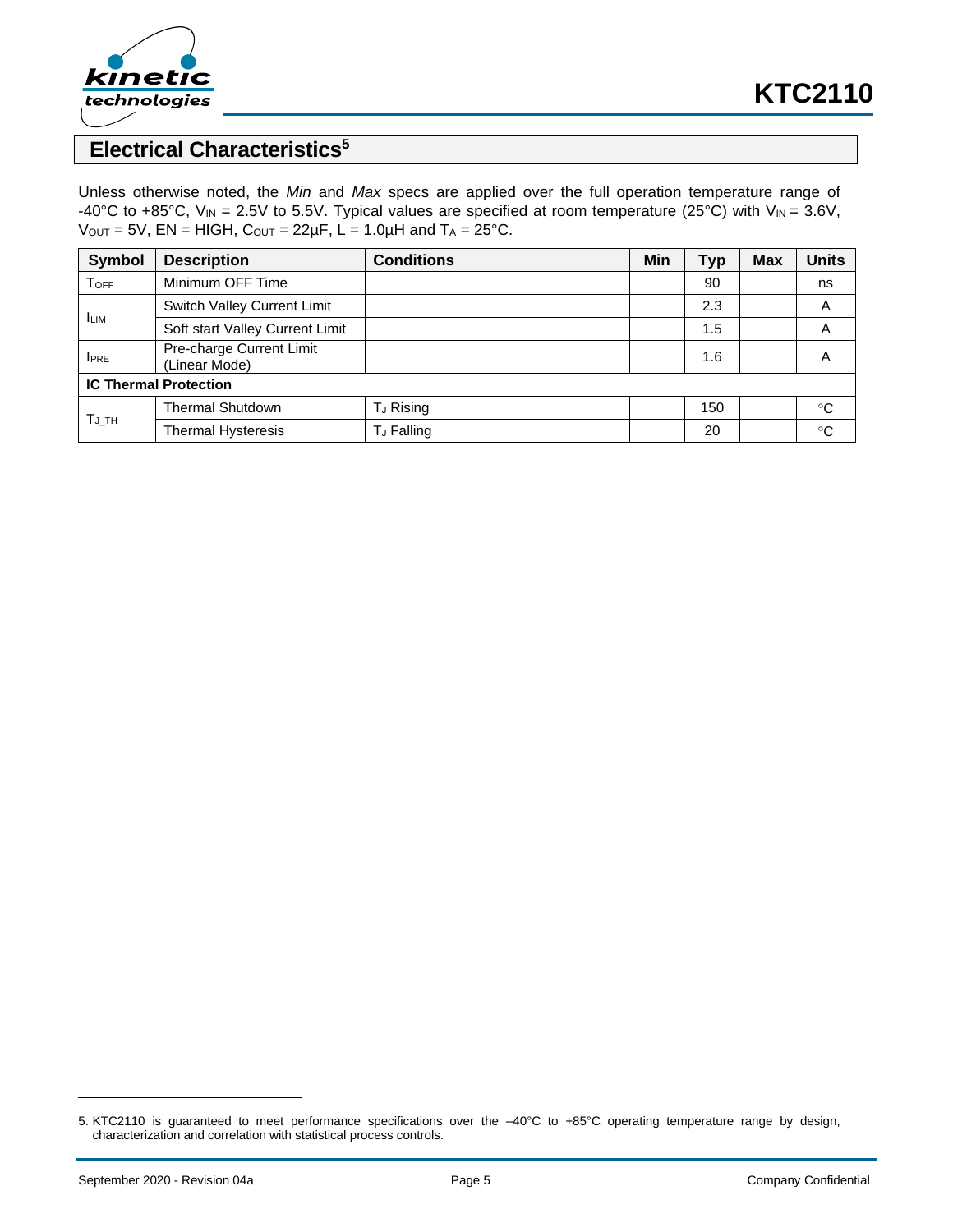

**KTC2110**

# **Functional Block Diagram**

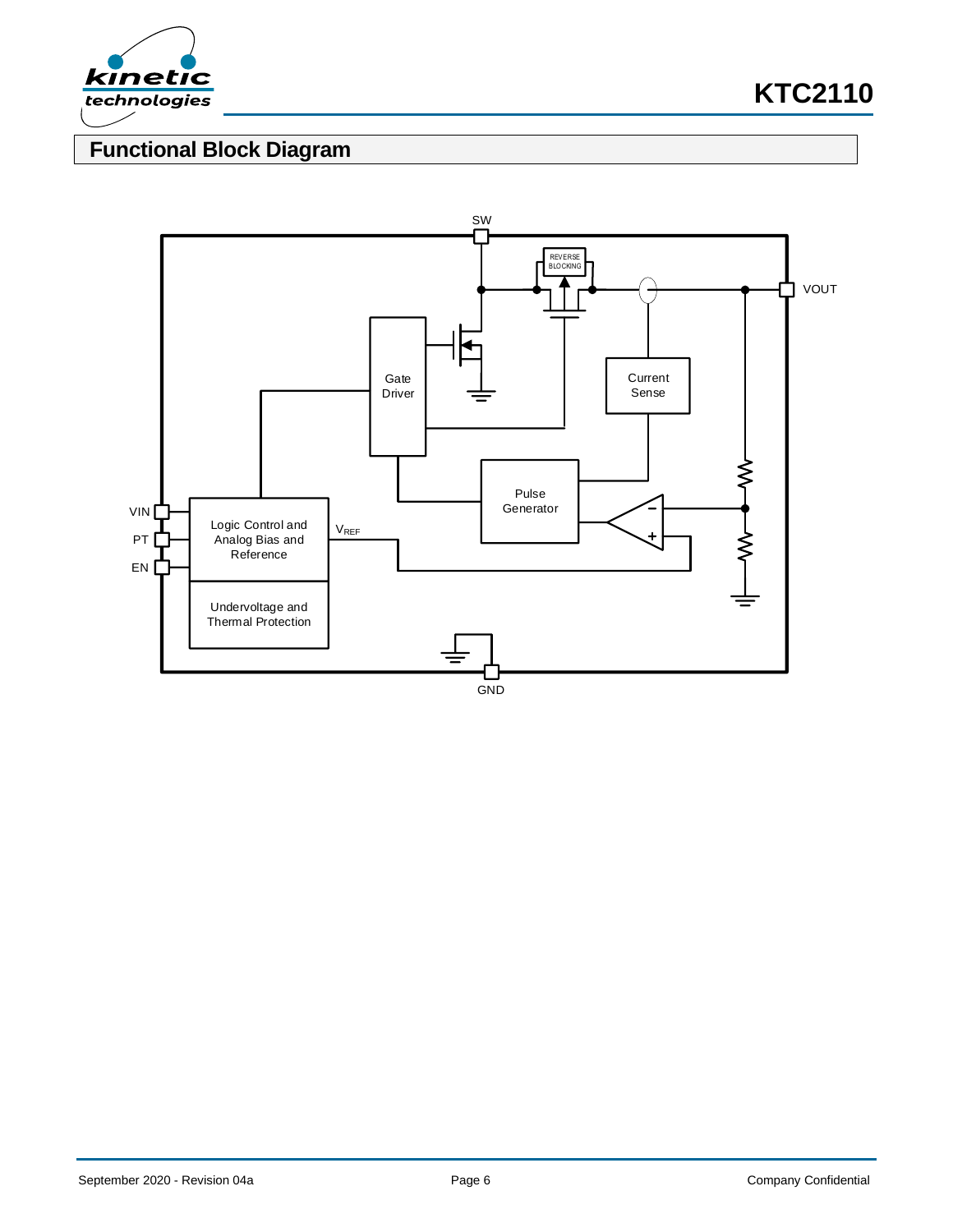

### **Typical Characteristics**

 $V_{\text{IN}} = 3.6V$ ,  $V_{\text{OUT}} = 5V$ ,  $EN = High$ ,  $PT = Low$ ,  $C_{\text{OUT}} = 22\mu F$ ,  $L = 1.0\mu H$  and  $T_A = 25\text{°C}$  unless otherwise specified.

#### **DC Typical Characteristics**



#### Output Voltage Accuracy vs Output Current Boost Max Output Current vs VIN



Boost Quiescent Current vs Input Voltage (no load) Pass Through Quiescent Current vs VIN



Efficiency vs. Output Current Switching Frequency vs. Output Current





(no load,  $EN = Low$ ,  $PT = High$ )

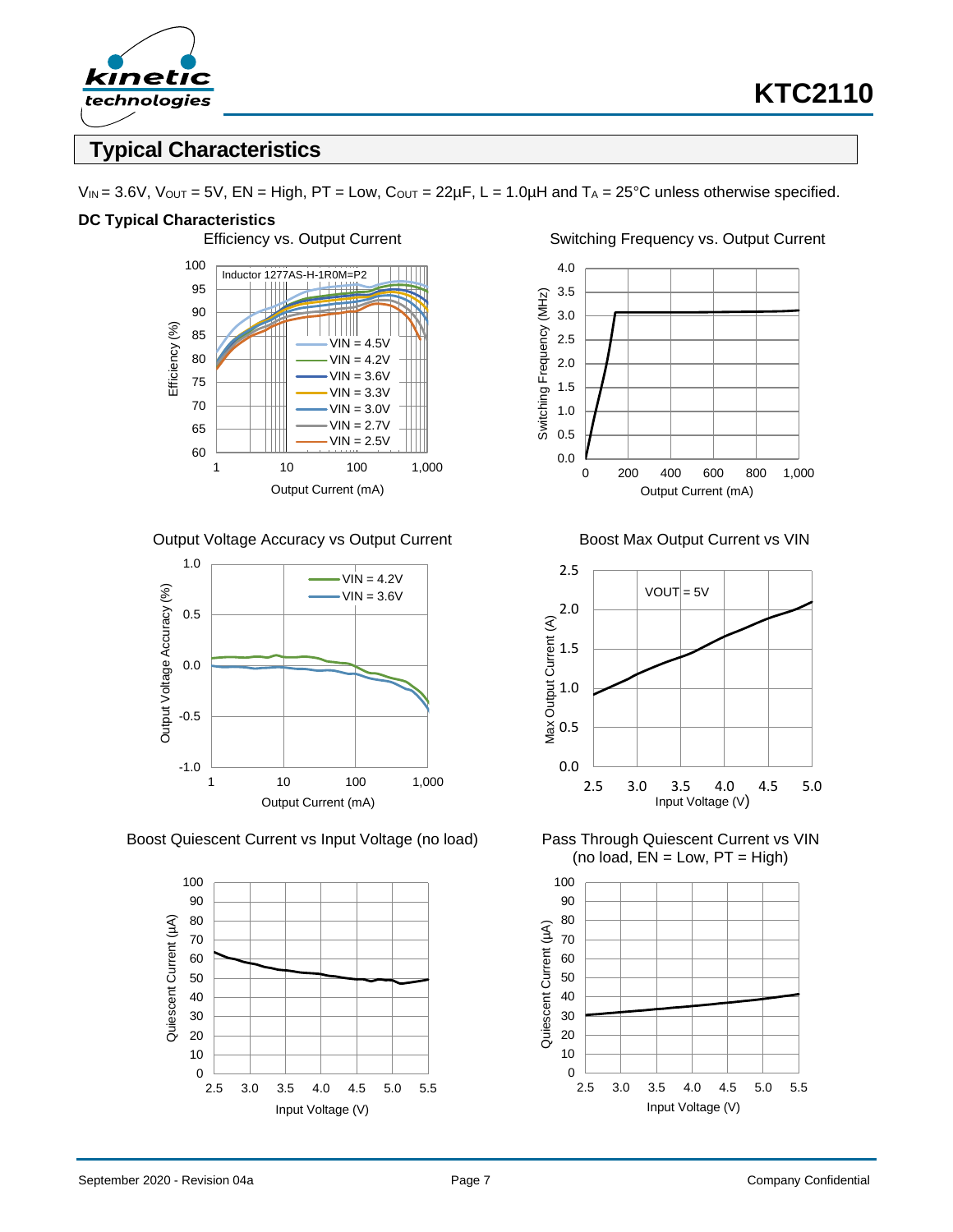

# **Typical Characteristics (continued)**

 $V_{IN} = 3.6V$ ,  $V_{OUT} = 5V$ ,  $EN = High$ ,  $PT = Low$ ,  $C_{OUT} = 22\mu F$ ,  $L = 1.0\mu H$  and  $T_A = 25\textdegree C$  unless otherwise specified.

#### **DC Typical Characteristics**

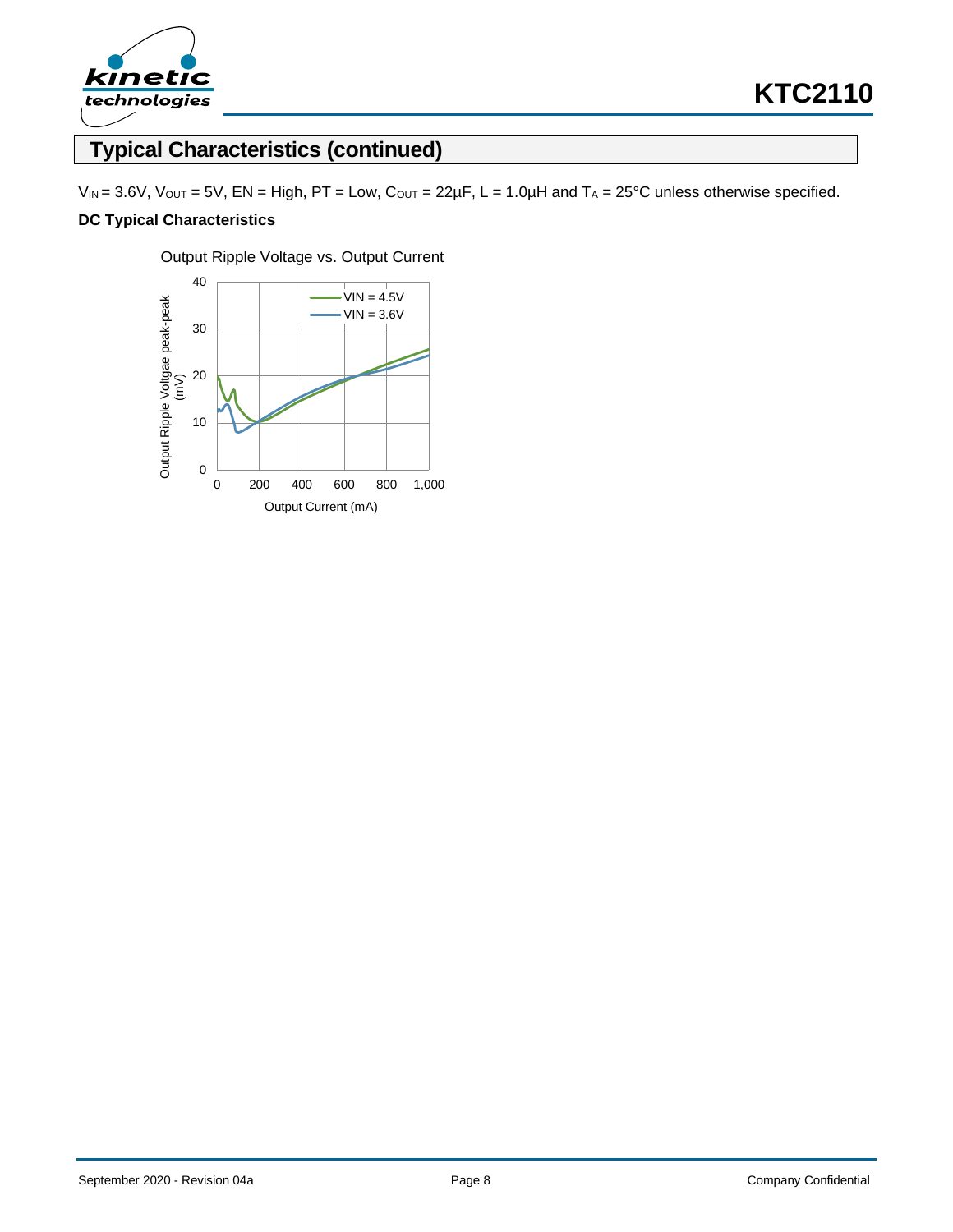

# **Typical Characteristics (continued)**

 $V_{\text{IN}} = 3.6V$ ,  $V_{\text{OUT}} = 5V$ ,  $EN = High$ ,  $PT = Low$ ,  $C_{\text{OUT}} = 22\mu F$ ,  $L = 1.0\mu H$  and  $T_A = 25\text{°C}$  unless otherwise specified.

#### **AC Typical Characteristics**











Switching waveform 50mA load (PFM mode) Switching waveform 200mA load (PWM mode)



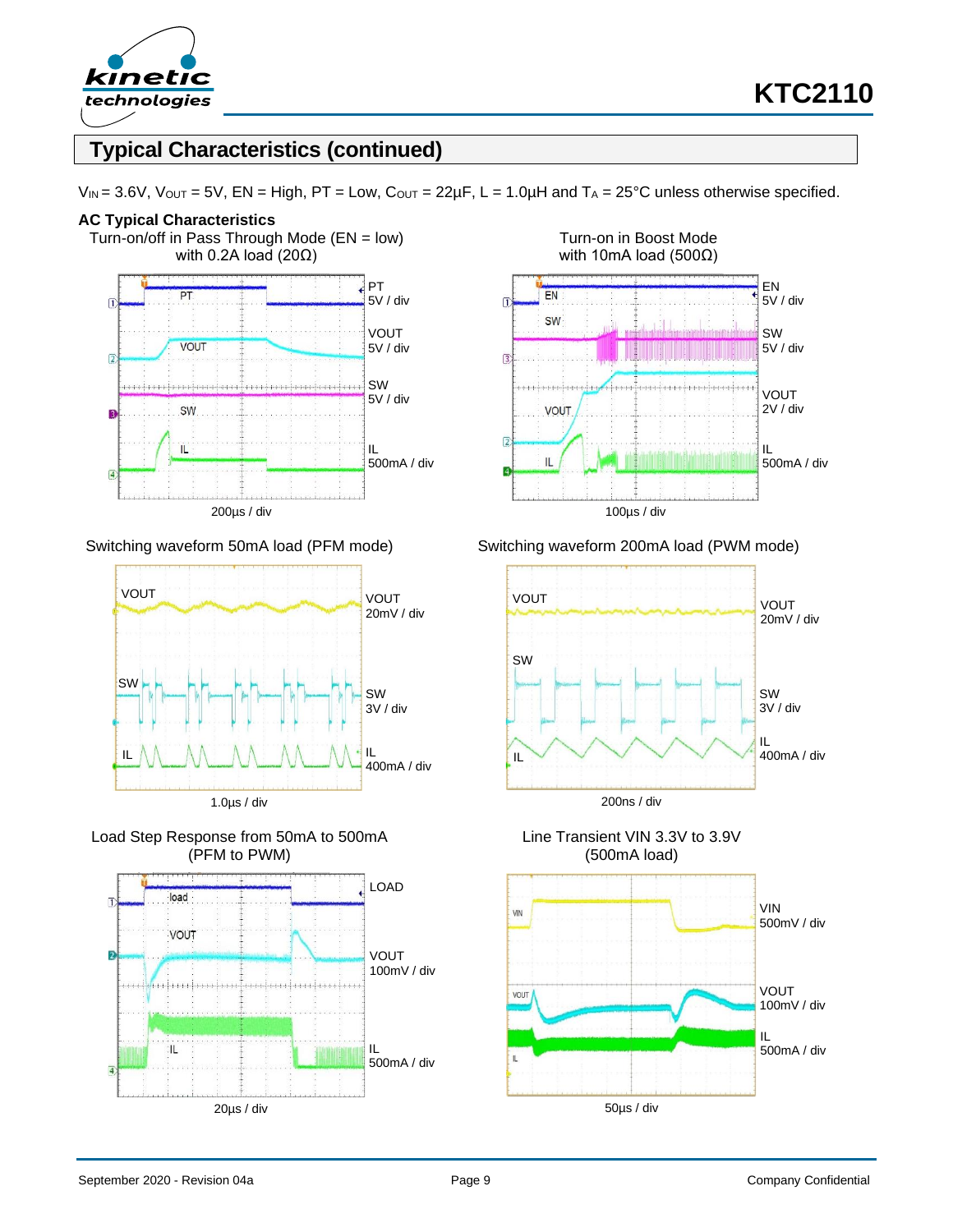

# **Typical Characteristics (continued)**

 $V_{IN} = 3.6V$ ,  $V_{OUT} = 5V$ ,  $EN = High$ ,  $PT = Low$ ,  $C_{OUT} = 22\mu F$ ,  $L = 1.0\mu H$  and  $T_A = 25\textdegree C$  unless otherwise specified.

#### **AC Typical Characteristics**

Load step from 0.5A to 1.5A (Current limiting) Current limiting with Hiccup (1.2A load)



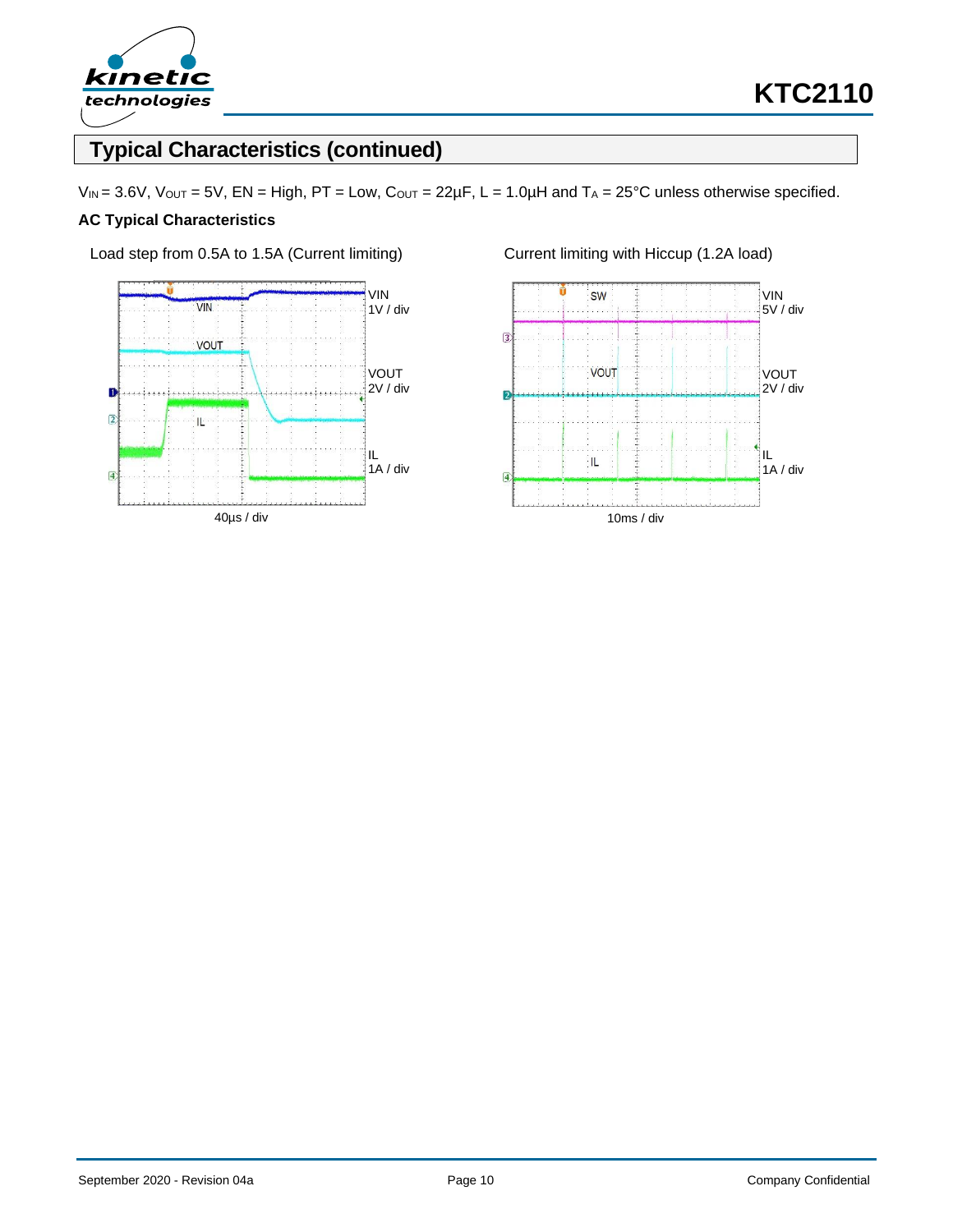



### **Functional Description**

#### **Overview**

The KTC2110 is 3.0MHz synchronous boost converter with an additional Pass Through mode. In Boost mode, KTC2110 operates automatically either in PFM to achieve the best efficiency under light load, or in PWM for best line and load regulation under heavy load. KTC2110 enters Pass Through mode by pulling the PT pin high during shutdown state. In Pass Through mode,  $V_{\text{OUT}}$  is connected to  $V_{\text{IN}}$  supply via the inductor and the SW pin through the high-side MOSFET.

For the best load transient performance, KTC2110 uses a constant on-time control. At the beginning of each switching cycle, the low-side switch is turned on for an adaptive on-time to ramp-up the inductor current. At the end of the on-time, the high-side switch is turned-on and the inductor current decreases to a value determined by the compensation voltage. The switching cycle repeats by triggering the on timer again and turning on the low-side switch.

#### **Enable**

When the EN input goes high, KTC2110 starts-up in soft-start phase. When EN goes low while PT pin is low, KTC2110 goes into true shutdown mode with VOUT disconnected from VIN. Setting the EN pin low and the PT pin high forces KTC2110 into Pass Through Mode.

#### **Boost Mode: Startup**

The KTC2110 internal soft start circuit limits the inrush current during startup. The start-up first phase is Precharge, where the circuit takes about 200µs to ramp up the output voltage while the charging current increases within the 1.6A current limit. If after 200µs, the output voltage VOUT is higher than 1V, the device keeps charging the output, otherwise a fault is declared. If the output voltage VOUT reaches VIN-0.3V within a 1ms charging time limit, the device enters the Soft-start phase, otherwise a fault is declared.

After successfully completing the Pre-charge phase, the next phase is Soft start where the boost regulator starts switching with 1.5A current limit. If the output  $V_{\text{OUT}}$  fails to reach regulation during soft start for more than 128us, a fault is triggered. For larger output capacitor  $C_{\text{OUT}}$ , the output voltage ramp up speed is slower to avoid excessive input current. During Soft start phase, if  $V_{\text{OUT}}$  <  $V_{\text{IN}}$  - 0.3V and overcurrent is triggered, a fault will also be declared.

#### **Boost Mode: Normal Operation**

In Boost mode, once the startup is successfully finished, KTC2110 enters normal operation. In Boost mode, KTC2110 can operate in Auto-Bypass once  $V_{IN}$  >  $V_{OUT\_NOM}$  (5V default) and no switching is detected for 5µs, the control scheme keeps V<sub>OUT</sub> following V<sub>IN</sub>. As soon as V<sub>IN</sub> falls below 0.98\*V<sub>OUT\_NOM</sub>, it resumes normal boost operation. KTC2110 can smoothly switch between auto-bypass state and boost state to keep  $V_{\text{OUT}}$  within regulation targets. In Auto-Bypass state, if the condition  $V_{\text{OUT}} < V_{\text{IN}}$  - 0.3V occurs, a fault is declared. In boost state, the switch valley current limit is increased to 2.3A. If the current limit happens for longer than 150µs, a fault is declared.

The KTC2110 features a valley current limit sensing scheme. Current limit control happens during the off-time by sensing the voltage drop across the high-side FET. The output voltage will be reduced when current limit happens, because the power stage operates in a limited current mode. The maximum continuous output current IOUT\_MAX can be defined by below formula.

$$
(1) I_{OUT\_MAX} = (1-D) \bullet (IL_{VALLEY} + \frac{\Delta I_L}{2})
$$

When the load current increases causing inductor valley current larger than the current limit threshold, the offtime is extended automatically to allow the inductor current to decrease to the valley current limit threshold before starting the next on-time cycle.

#### **Pass Through Mode: Startup**

For startup under Pass Through mode (EN = low,  $PT =$  high), once startup successfully finished, KTC2110 enters Normal Operation. KTC2110 only has Pre-charge Phase. During Pre-charge, it takes 200us to ramp up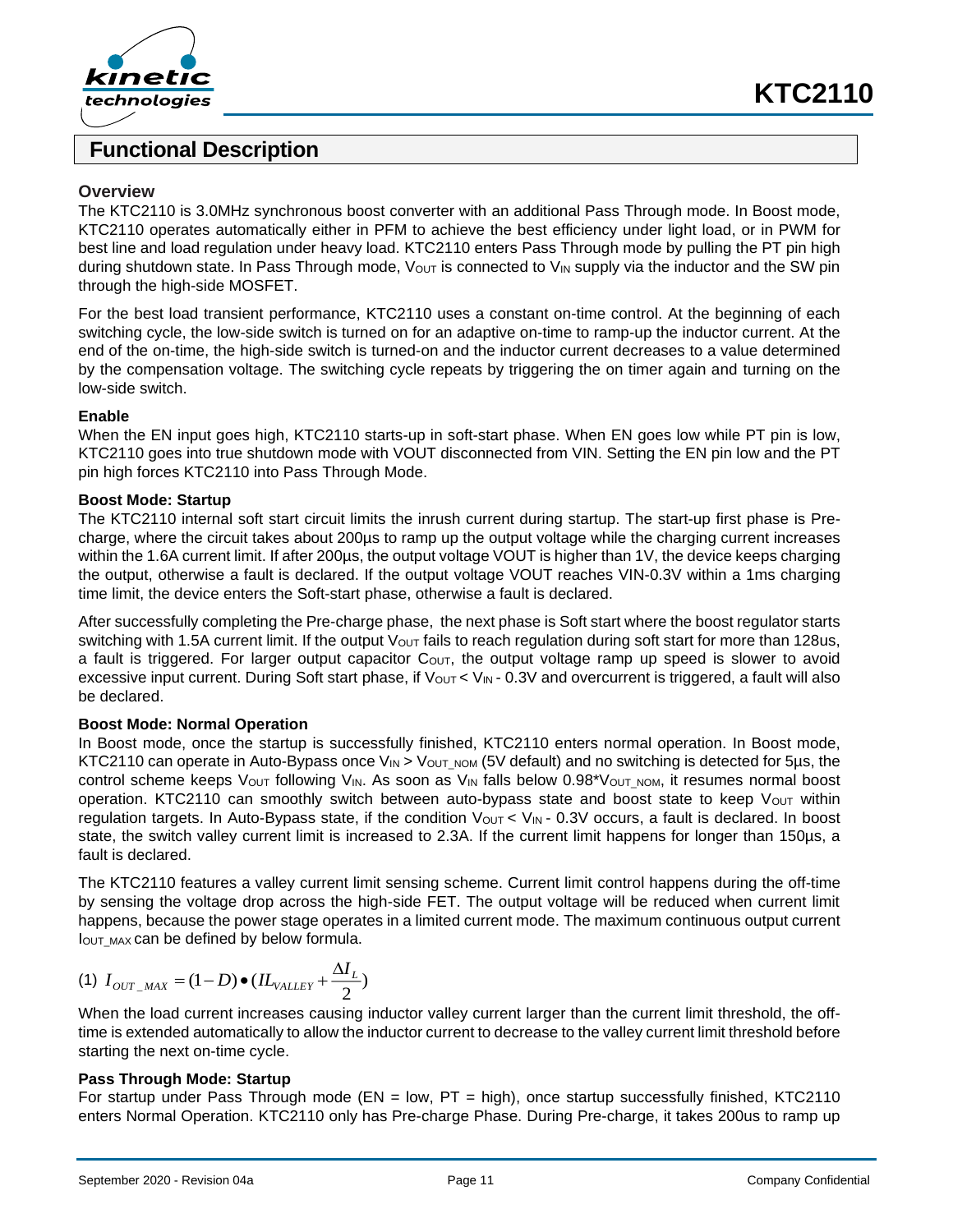

the pre-charge current from 0A to its final value 1.6A. After 200us of 1.6A charging, if Vout is higher than 1V, device will keep charging the output otherwise a fault will be declared. After 1ms of 1.6A charging, if Vout is within VIN-0.3V, it will come to Normal Operation, otherwise a fault will be declared.

#### **Pass Through Mode: Normal Operation**

In Pass Through Mode (EN = 0,  $PT = 1$ ), once Startup is successfully completed, KTC2110 enters normal operation where the high-side MOSFET is fully turned on. KTC2110 keeps the output voltage following the input voltage with only 35μA (typ) quiescent current. In this mode, if the condition V<sub>OUT</sub> < VIN - 0.3V is detected, a fault is declared.

#### **Table 1. Operating Mode Control**

| <b>OPERATING MODE</b>                               | ΕN | PТ |
|-----------------------------------------------------|----|----|
| Shutdown, True Load Disconnect (SD)                 |    |    |
| Standby Pass Through Mode, Output Pre-Biased (SPTM) |    |    |
| Boost Operating Mode (BST)                          |    |    |

#### **Fault State:**

KTC2110 enters Fault state under any of the following conditions:

- 1. VOUT fails to achieve the voltage required during Boost Mode/Pass Through Mode Pre-Charge Phase.
- 2. VOUT fails to reach regulation for 128μs during Boost Mode Soft start Phase.
- 3. Vout < VIN 0.3V and overcurrent is triggered during Boost Mode Soft start Phase.
- 4. Boost current limit exceeded for 150μs during Boost Mode Normal Operation.
- 5. V<sub>OUT</sub> < V<sub>IN</sub> 0.3V during Pass Through Mode Normal Operation or Boost Mode Auto-Bypass State and Boost State.
- 6. VIN < Input UVLO

Once a fault is triggered, the regulator stops switching and disconnects the path between  $V_{IN}$  and  $V_{OUT}$ . After 22ms hiccup period, it will automatically try to restart.

#### **Thermal Shutdown**

As soon as the junction temperature Tj is higher than 150°C (typ.), the device enters thermal shutdown mode where the power stage is turned-off. When Tj falls below 130°C (typ.), the device turns back on.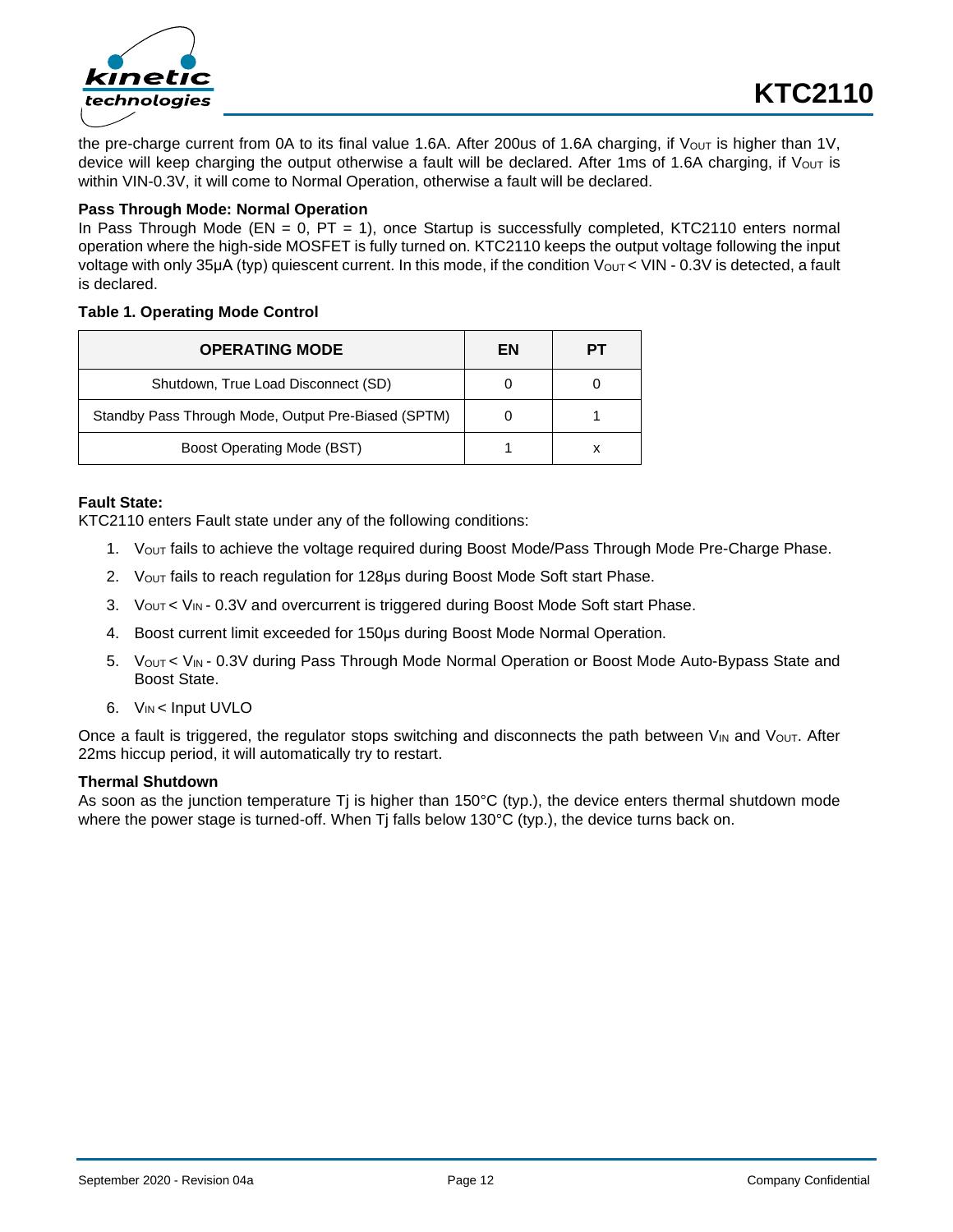



### **Application Information**

#### **Recommended PCB Layout**

KTC2110 is a high frequency switching regulator. Therefore the traces must be kept as short as possible between the inductor and the device SW pin. The input bypass capacitor CIN should be located as close as possible to the inductor and to the device in order to minimize the ripple voltage and improve the stability. The output capacitor COUT must be located as close as possible to the IC in order to minimize the output ripple and improve the stability. It is recommended to connect both capacitors GND pads directly to the GND plane with a direct path to the device GND pins. Good layout practices should be used to avoid excessive noise spikes on SW pin which could cause voltages above Absolute Maximum Rating.

In order to support heavy load current and maximize the efficiency, it is important to keep traces wide on VIN, VOUT and on both sides of the inductor.



**Figure 1. Recommended PCB Layout**